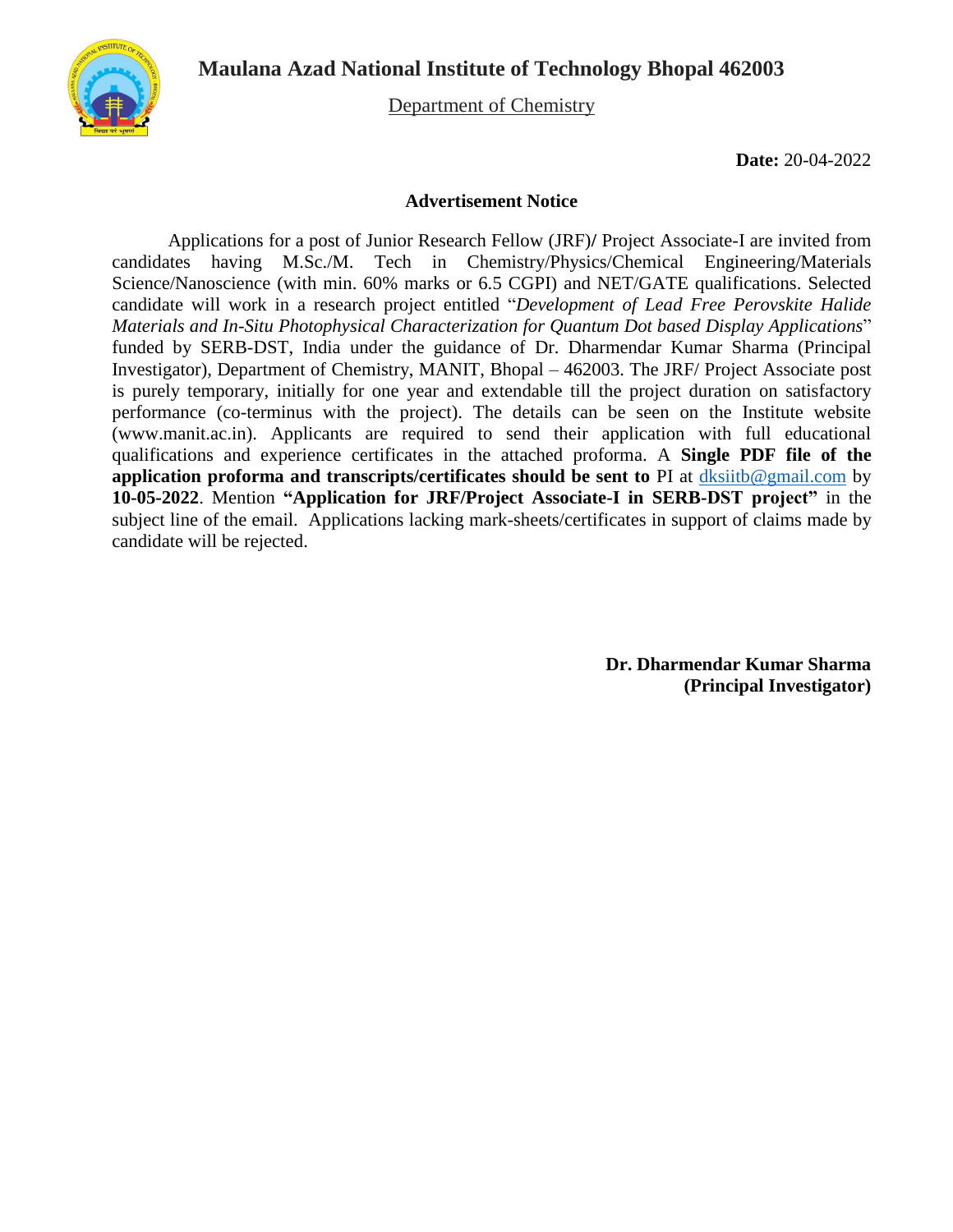

## Department of Chemistry

**Date:** 20-04-2022

### **Advertisement**

Applications for a post of Junior Research Fellow (JRF)**/** Project Associate-I are invited from candidates having M.Sc./M. Tech in Chemistry/Physics/Chemical Engineering/Materials Science/Nanoscience (with min. 60% marks or 6.5 CGPI) and NET/GATE qualifications. Selected candidate will work in a research project entitled "*Development of Lead Free Perovskite Halide Materials and In-Situ Photophysical Characterization for Quantum Dot based Display Applications*" funded by SERB-DST, India under the guidance of Dr. Dharmendar Kumar Sharma (Principal Investigator), Department of Chemistry, MANIT, Bhopal – 462003. The JRF/ Project Associate post is purely temporary, initially for one year and extendable till the project duration on satisfactory performance (co-terminus with the project). The details can be seen on the Institute website (www.manit.ac.in). Applicants are required to send their application with full educational qualifications and experience certificates in the attached proforma. A **Single PDF file of the application proforma and transcripts/certificates should be sent to** PI at [dksiitb@gmail.com](mailto:dksiitb@gmail.com) by **10-05-2022**. Mention **"Application for JRF/Project Associate-I in SERB-DST project"** in the subject line of the email. Applications lacking mark-sheets/certificates in support of claims made by candidate will be rejected.

## **Name of Post: Junior Research Fellow (JRF)/ Project Associate-I No. of Post: 01**

## **Qualification(s):**

- (a) M.Sc. /M. Tech in Chemistry/Physics/Chemical Engineering/Materials Science/Nanoscience (with min. 60 % marks or 6.5 CGPI).
- (b) NET (including lectureship/assistant professorship) /GATE qualification or other national level examinations conducted by central government departments and their agencies such as DST, DBT, DAE, DOS, DRDO, MHRD, ICAR, ICMR, IIT, IISc, IISER etc.

**Emoluments:** Applicants with qualification (a) & (b) will receive **Rs. 31000 + HRA** (as per SERB/ Institute norms). Applicants without (b) qualification will receive **25000+ HRA** (as per SERB-DST, India/ Institute norms).

**Desirable:** Good verbal and writing communication skills. *Candidates with M.Sc. Chemistry/ Applied Chemistry and research experience in nanomaterial related field will be preferred*.

We are looking for fully devoted scientific manpower. This is a full time assignment and JRF/Project Associate-I will involve in nanomaterials synthesis and their characterization. Along with conventional methods, specialized methods at bulk and single molecule level will be used to characterize synthesized nanomaterials. Preference will be given to the candidates with M.Sc. Chemistry and having working experience in the field of Nanomaterials/Quantum dot synthesis and characterization.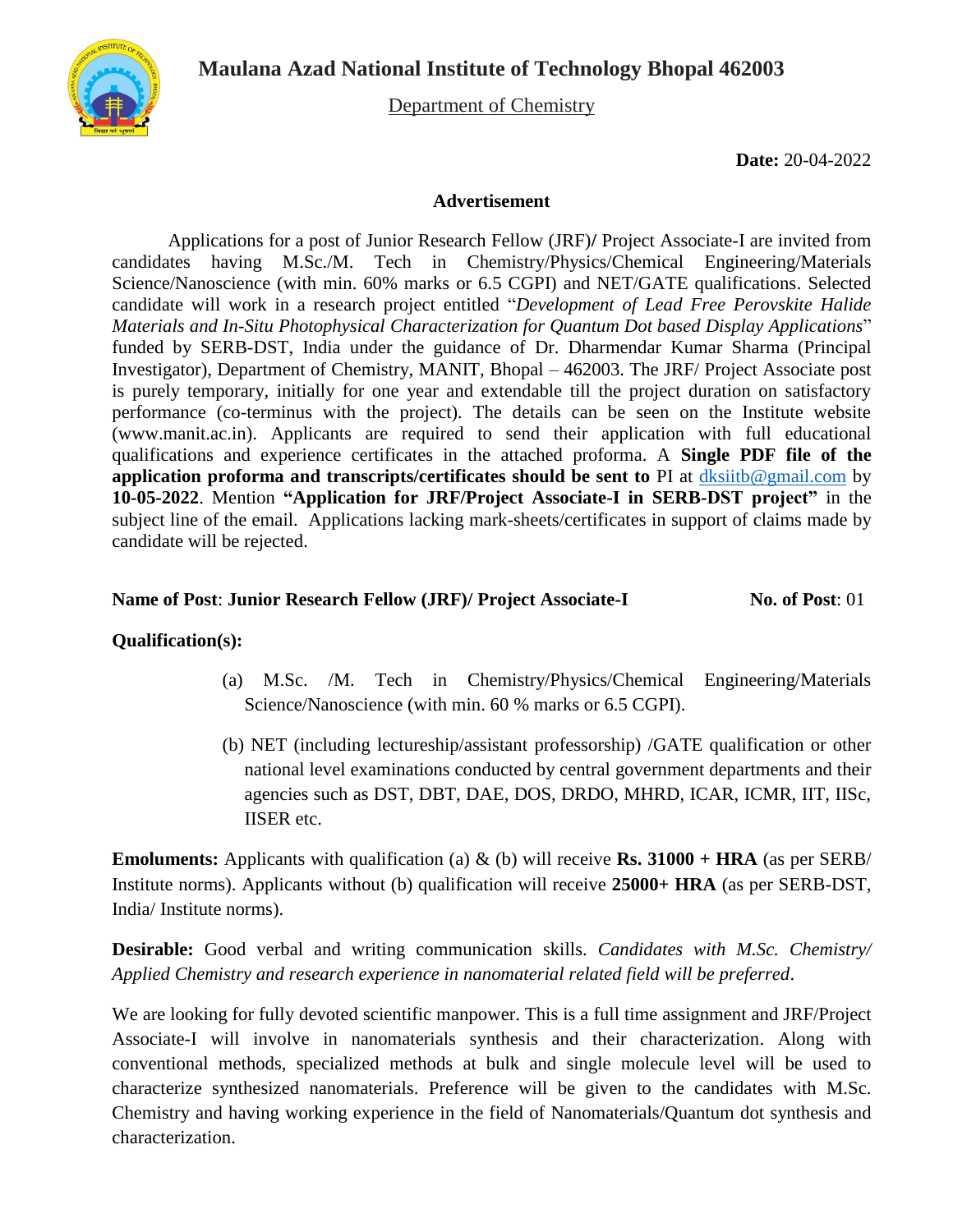

# **Maulana Azad National Institute of Technology Bhopal 462003**

## Department of Chemistry

Selected candidate will be encouraged to make efforts to register for PhD programme in the institute following institutional norms. The candidates should apply in the prescribed format available on the Institute website [\(www.manit.ac.in\)](http://www.manit.ac.in/) on or before **10-05-2022**, along with selfattested softcopies of the relevant certificates. If any of the important information provided in the application form is not supported by certificates attached, application will be rejected. Applications should be emailed to the [dksiitb@gmail.com](mailto:dksiitb@gmail.com) to Dr. D. K. Sharma (Principal Investigator), Department of Chemistry, MANIT, Bhopal – 462003, Madhya Pradesh. Call letters for personal interview will be e-mailed to the respective email id after scrutiny of each application. No hard copy of call letter will be sent. The appointment will be purely on contract basis, the post have been created for the execution of the research project and selected candidates shall not be an employee and no claim of any benefit on that account. Appointment may be terminated at any time if performance is not satisfactory.

| Last date for submission of complete 10-05-2022<br>application form |                                                                        |
|---------------------------------------------------------------------|------------------------------------------------------------------------|
| <b>Interview Date</b>                                               | Will be notified to shortlisted eligible candidates<br>through e-mail. |
| Declaration of result                                               | Will be notified to selected candidate through e-<br>mail.             |

**Dr. Dharmendar Kumar Sharma (Principal Investigator)**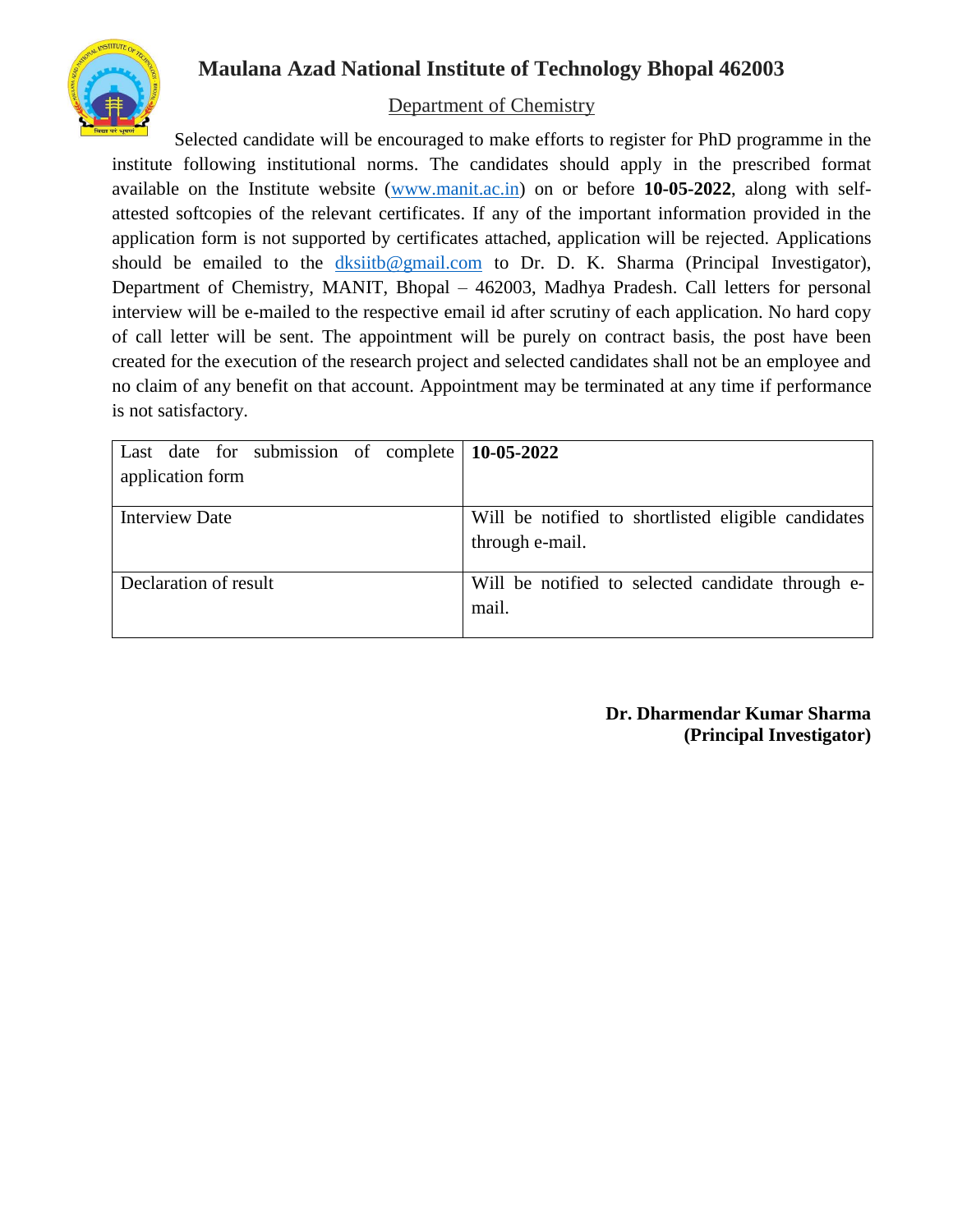**Maulana Azad National Institute of Technology Bhopal 462003**



Department of Chemistry

# **Application for the post of Junior Research Fellow (JRF)/ Project Associate-I**

Attach

Passport Size

Photo

- **1. Full Name (in Capital):**
- **2. Gender:**
- **3. Date of Birth: Age: \_\_\_\_years (on last date of application submission)**
- **4. Nationality:**
- **5. Father/Husband's Name:**
- **6. Address for Correspondence:**
- **7. Permanent Address:**
- **8. Contact : Telephone (with STD code): Mobile:**

**E-mail id:** 

**9. Category (SC/ST/OBC/GEN):**

# **10. Educational Qualification:**

| S. No. | <b>Examinatio</b><br>n Passed | University/<br><b>Board</b> | <b>Year of</b><br><b>Passing</b> | Division/Gr<br>ade | $%$ of<br>marks | Subjects taken/<br>specialization |
|--------|-------------------------------|-----------------------------|----------------------------------|--------------------|-----------------|-----------------------------------|
|        |                               |                             |                                  |                    |                 |                                   |
|        |                               |                             |                                  |                    |                 |                                   |
|        |                               |                             |                                  |                    |                 |                                   |
|        |                               |                             |                                  |                    |                 |                                   |

**Note**: Percent conversion of grade should be specified and the proof of conversion factor should be shown at the time of interview.

## **11. Details of qualifying :**

| <b>S. No.</b> | NET/GATE/Other<br>national level exam | Year | <b>Qualifying Marks</b> | Marks Obtained |
|---------------|---------------------------------------|------|-------------------------|----------------|
|               |                                       |      |                         |                |
|               |                                       |      |                         |                |